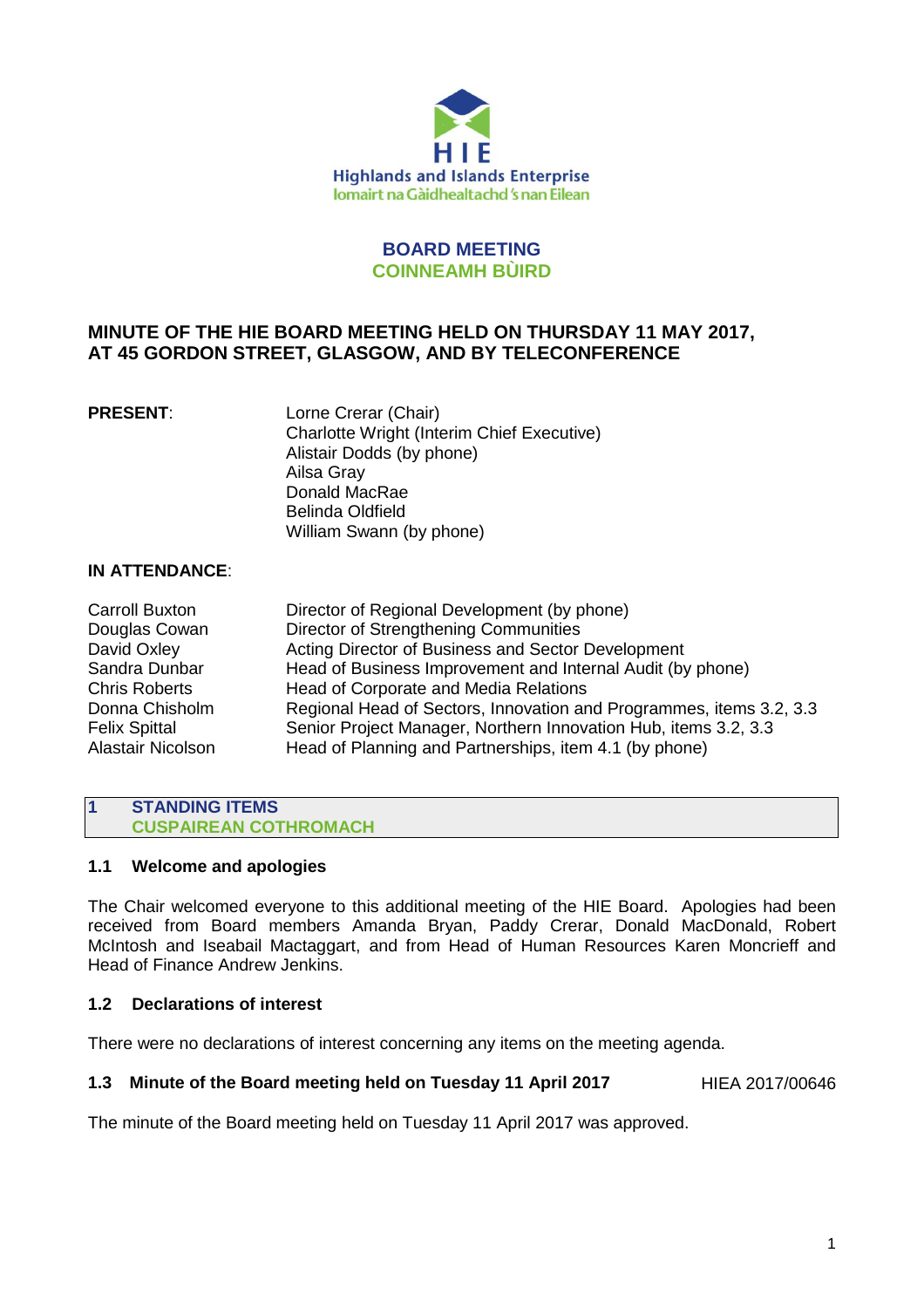#### **1.4 Minute of the Board meeting held on Tuesday 25 April 2017** HIEA 2017/00719

Some clarifications were noted and it was agreed that a revised minute for Tuesday 25 April 2017 would be brought back for consideration at the next Board meeting.

### **1.5 Matters arising**

There were no matters arising from the minutes of 11 April 2017 or 25 April 2017 that would not be covered elsewhere on the agenda.

#### **2 UPDATES CUNNTASAN AS ÙR**

#### **2.1 Chair and Interim Chief Executive update HIEA 2017/00720**

The Interim Chief Executive informed the Board that HIE's draft Operating Plan 2017/18 had been completed and submitted to the Cabinet Secretary for the Rural Economy and Connectivity. The plan would be published after the Cabinet Secretary's approval was obtained.

HIE's new Director of Finance and Corporate Services, Nick Kenton, would be taking up his post at the start of July. Interim arrangements were in place to manage the timely production of HIE's annual accounts, and external auditors Audit Scotland had been informed of these.

The Board's decision, at its last meeting, to approve changes to the purpose of a previously agreed loan to Cairngorm Mountain Ltd (CML), had generated mainly positive media coverage. HIE was also processing Freedom of Information requests seeking more detail of CML's plans.

*[Paragraph withheld from publication, as disclosure at this time could have a negative impact on third party commercial interests.]*

Plans to develop the Regional Science Skills Academy (SSA), backed by funding from the Inverness-Highland City-Region Deal, were continuing to move forward. The Interim Chief Executive had attended a productive meeting with a leader of the team behind Norway's Newton Rooms, a concept that SSA will be adapting in the Highlands and Islands.

Following the recent council elections in May, the Board noted that most local authorities in the Highlands and Islands would have new leaders. It was agreed that early contact would be made with all new council leaders, and the Board stressed the importance of establishing and maintaining strategic relationships between HIE and local authorities across the region.

Cycling promotion charity Sustrans had confirmed it would make a funding contribution to support construction of the proposed North Bridge at Inverness Campus, which had been discussed and approved at the HIE Board meeting on 11 April 2017.

HIE and Wave Energy Scotland had again taken an active role in promoting the region's renewable energy and low carbon opportunities at the annual All Energy Scotland conference, held in Glasgow.

Scotland House, a new business base established by the Scottish Government in London, had opened in April, attracting a great deal of interest. The facility's membership scheme was already oversubscribed, with strong representation from the Highlands and Islands, and HIE planned to make proactive use of the London location for business engagement.

The Interim Chief Executive, Director of Regional Competitiveness, and Director of Strengthening Communities were all due to give evidence to the Rural Economy and Connectivity Committee in the Scottish Parliament on 24 May.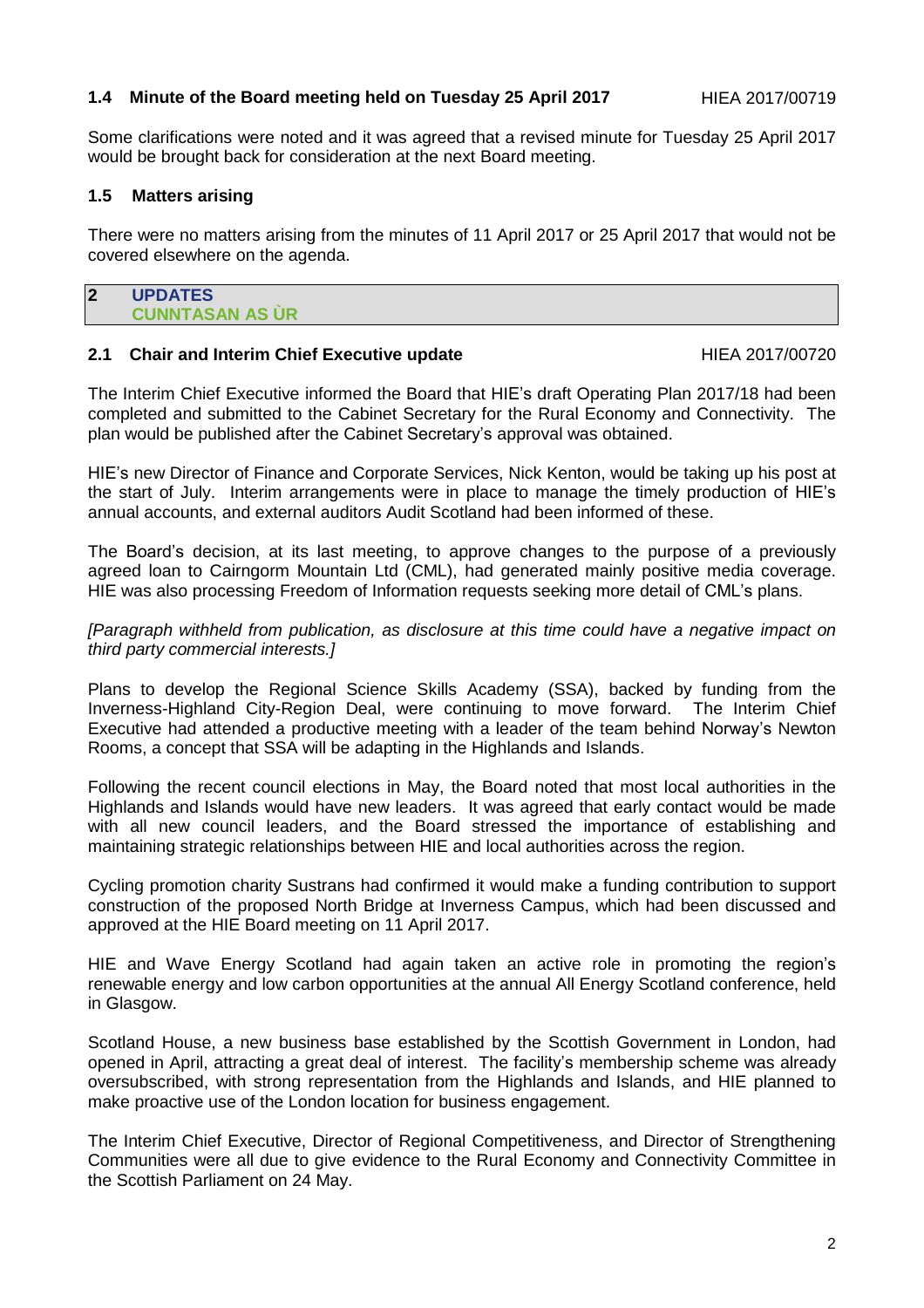*[Paragraph withheld from publication, as disclosure at this time could have a negative impact on third party commercial interests.]*

In inverness, Johnson and Johnson's review of its global diabetes operations was continuing to affect LifeScan Scotland. The net effect was now expected to be a reduction of 30 jobs overall, with the loss of 60 existing posts being partially offset by the creation of 30 new ones.

Liberty Group was continuing to make good progress in implementing very significant expansion plans for the aluminium smelter in Fort William, with HIE playing an active role in the local delivery group.

The Chair noted that he had held a productive appraisal meeting with the Scottish Government Director-General Economy, who had expressed positive views in relation to HIE's performance. Professor Crerar had asked that the recently-begun second terms of three HIE Board members – Paddy Crerar, Alistair Dodds, and Donald MacRae – be extended to three years as originally requested, now that the future of the HIE Board was no longer in question (next item refers).

The Chair updated the Board on the progress of the Scottish Government's Enterprise and Skills Review. As the Cabinet Secretary had informed the Scottish Parliament, the recommendations put forward in Professor Crerar's governance review had been accepted, including the retention of individual boards for HIE, Scottish Enterprise, Skills Development Scotland and the Scottish Funding Council. Professor Crerar had attended a meeting of the Ministerial Review Group on 10 May which had focused on progress of the various workstreams in the Review. An interim strategic board was expected to be established shortly, for which the Scottish Government would recruit an independent chair.

Professor Crerar noted that work would commence shortly to prepare for the recruitment of new Board members, as the terms of Donald MacDonald, Iseabail Mactaggart and William Swann would all come to an end on 31 March 2018.

#### **2.2 Enterprise and Skills Review update**

HIEA 2017/00009

#### **a Enterprise and Skills Review project plan**

The Interim Chief Executive introduced an update on the Scottish Government's Enterprise and Skills Review, including summaries of HIE's input to all of the Review workstreams. The Board noted that the Review's phase two report was expected to be published in June, and that HIE would continue to be deeply engaged as the process moved into implementation phase.

In detailed discussion, Board members raised a number of questions concerning HIE's role in the Review. It was recognised that, while the programme of work was continuing to make demands on HIE resources, the staff taking part were committed to continuing their active participation in order to achieve a successful set of outcomes for the region and for Scotland. The Chair noted that HIE had already played a significant influencing role, and that the government had signalled its appreciation of the agency's input.

The Board agreed that continuing participation in all workstreams would be vital, noting in particular that the Data and Evaluation workstream would play a key role in setting the performance measures and evaluation methodology that would guide future strategic planning and delivery across Scotland's enterprise and skills system.

It was agreed that further briefing on progress would be brought to the next HIE Board meeting on 6 June, and that the Enterprise and Skills Review would remain a standing item on Board agendas for the time being.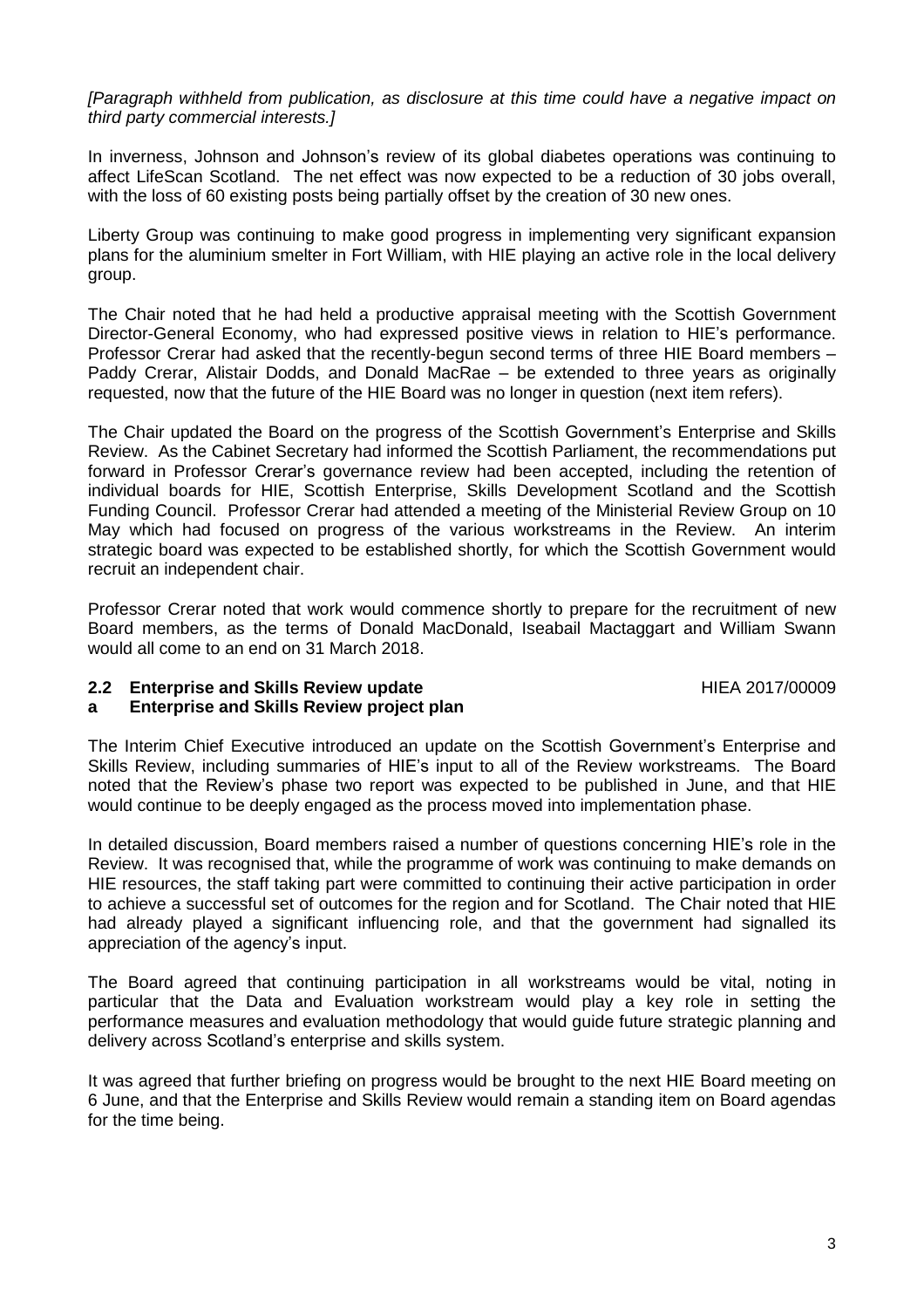#### **3 INVESTMENT PROPOSALS MOLAIDHEAN AIRGEAD-TASGAIDH**

### **3.1 Property factoring and consultancy budget 2016/17 (Homologation)**

HMS 9355479

The Board homologated a decision by the Director of Regional Development to increase the Property Factoring and Consultancy budget 2016/17 by £110,000 to £4,382,500 (gross). The increase was largely required to meet the cost of electricity consumption at one location, which had been significantly higher than expected. This cost was recoverable, however, and HIE would be reimbursed by the tenant. As a result, the forecast final net position for the budget remained unchanged at £1.8m.

### **3.2 HIE support for business innovation in the Highlands and Islands** HIEA 2016/00100

#### *Donna Chisholm and Felix Spittal joined the meeting.*

The Regional Head of Sectors, Innovation and Programmes introduced a short presentation on HIE's support for business innovation, which the agency is committed to developing as a key driver of productivity and economic growth in the Highlands and Islands. HIE's support for innovation had increased since 2013 and the topic was one of the four 'I's highlighted as priorities in Scotland's Economic Strategy. Numbers being supported to innovate in the Highlands and Islands have been growing year on year, stimulated by targeted promotional campaigns led by HIE. Innovation support had become an integral part of HIE's account team approach, and advice, expertise and support were also being offered to the wider business base throughout all parts of the region. Working with partners, HIE was now keen to build on the momentum established to date and help increase the number of innovative businesses of all sizes in the Highlands and Islands which, recent research has shown, was proportionately lower than Scotland and the UK.

The Board strongly welcomed the approach being taken to embed innovation support as a core HIE service, with Donald MacRae emphasising the importance of winning hearts and minds in order to encourage more businesses to innovate. Ailsa Gray highlighted new research, indicating that a focus on shareholder reward could present a barrier to innovation in some companies, and offered to share this with the HIE team. She also recommended examining structural factors that might be inhibiting Scotland's innovation performance, and seeking to learn from the experience of other countries that were successfully pursuing inclusive growth. Alistair Dodds suggested that impact on wage levels should be regarded as one of the positive outputs driven by innovation, and it was agreed that this would be added to the list of measures included in the paper.

## **3.3 Northern Innovation Hub (Inverness-Highland City-Region Deal)** HMS 9360366

The Regional Head of Sectors, Innovation and Programmes presented a paper requesting that the Board provide framework-level approval for HIE to be a conduit for funding the Northern Innovation Hub, a key element of the Inverness-Highland City-Region Deal. This would involve committing a total of £16m, comprising £11m from the City-Region Deal; £3m from the European Regional Development Fund, and £2m HIE grant-in-aid to design and deliver a transformative innovation programme that would operate across Highland for at least seven years from June 2017. HIE's investment would be targeted specifically towards establishing a new food and drink technology centre, and the agency would be responsible for overall management of funds and delivery of the full Northern Innovation Hub programme.

#### *[Paragraph withheld from publication, as disclosure at this time could have a negative impact on the effective conduct of public affairs.]*

The Board discussed the proposals in depth, welcoming in particular the focus on achieving benefits for young people, and using digital technology as one means of extending the reach of the hub's activities across Highland. Members highlighted the importance of effective governance,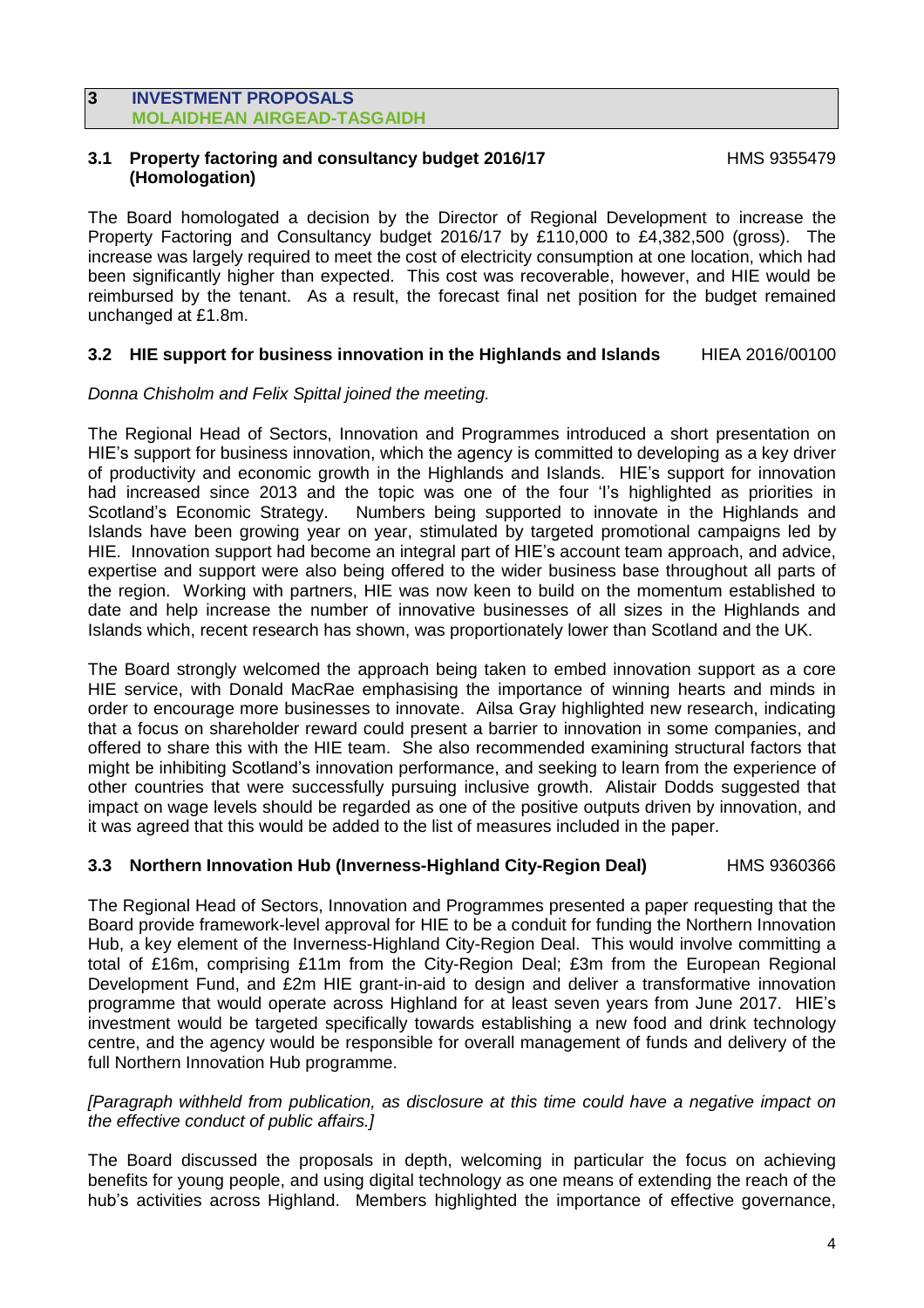and it was agreed that the Risk and Assurance Committee would examine and agree proposed systems to manage and deliver the programme. In response to Board questions, staff confirmed that the programme would be audited independently through Audit Scotland, and also evaluated independently. Board members also stressed the importance of HIE itself leading by example in taking an innovative approach, and the team confirmed that work was ongoing to enhance the culture of innovation across the organisation.

The Board approved the funding request, noting that each project within the Northern Innovation Hub would be subject to separate appraisal at the appropriate level of delegated authority. It was also agreed that procurement could be started for contracts within the hub.

*Donna Chisholm and Felix Spittal left the meeting.*

#### **4 ITEMS FOR DISCUSSION CUSPAIREAN AIRSON BEACHDACHADH**

# **4.1 HIE Business Panel Survey – April 2017** HIEA 2012/00771

### *Alastair Nicolson joined the meeting by phone.*

The Head of Planning and Partnerships presented the findings of HIE's latest quarterly survey of the Highlands and Islands Business Panel, which had included specific questions on European markets and the free movement of people. In common with the previous two surveys conducted during 2016 and 2017, around four in five respondents reported that their own businesses had either performed well or steadily, and the majority were optimistic about their own prospects for the next 12 months. Economic confidence in general was relatively low however, although businesses that were account managed by HIE tended to be more optimistic. Businesses that took part in qualitative interviews conducted as part of the survey commonly expressed the view that the UK leaving the European Union would have a negative effect on business performance. While businesses in the tourism sector were generally performing well, others in the food and drink sector expressed concern over their ability to access export markets as effectively in future.

The Board welcomed the latest survey. In discussion, it was agreed that investment plans would be included as a future survey topic, and that a paper consolidating the research findings over a full year would be presented once the relevant data had been collated and analysed.

*Alastair Nicolson left the meeting.*

### **4.2 Engaging and influencing HIE stakeholders** HIEA 2017/00792

The Board welcomed a paper from HIE's Head of Marketing and Head of Corporate and Media Relations, summarising current activity being undertaken across the organisation to engage with a broad range of stakeholders, including businesses, communities, umbrella organisations, community planning partnerships, parliament and government, print and broadcast media, and the general public. It was noted that the forthcoming advent of the new national strategic board as an outcome of the Enterprise and Skills Review would place increased emphasis on the importance of partnership and collaborative working, and that HIE was widely regarded as an agency that practised engagement and collaboration effectively.

The Chair requested that a forward-looking plan for stakeholder engagement and collaboration be brought back to the next meeting in June 2017. This should cover HIE's rationale for a coordinated and proactive approach to engagement and collaboration, the positive outcomes that such activity was expected to produce, and ways in which performance could be measured.